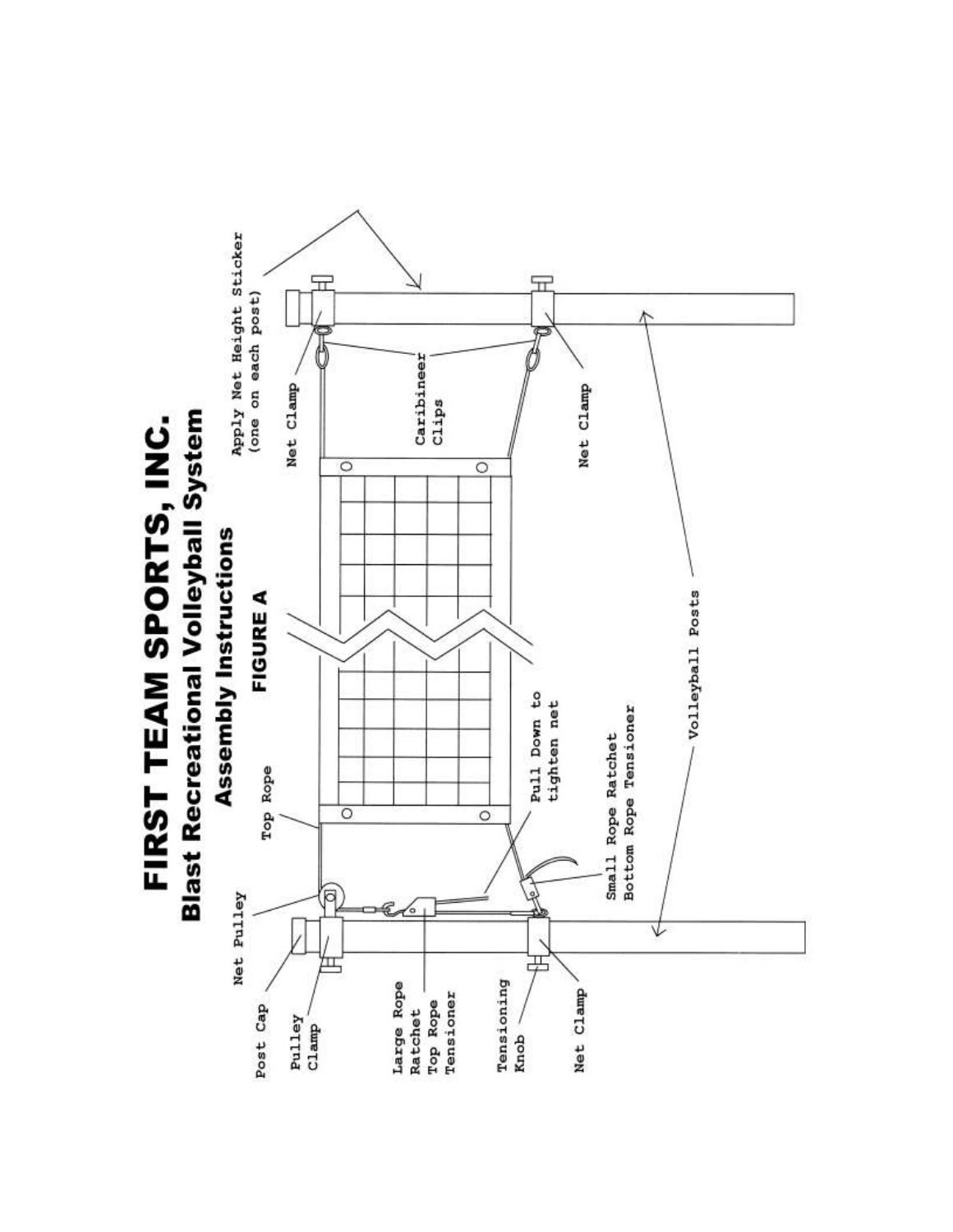### **First Team Sports, Inc. Blast Recreational Volleyball System**

### **BILL OF MATERIALS**

| A            | 2              | <b>Volleyball Vertical Post</b> | K | 2 | <b>Carabiner Clip</b>         |
|--------------|----------------|---------------------------------|---|---|-------------------------------|
| B            | 3              | <b>Net Clamp</b>                |   |   | $\frac{1}{2}$ " x 2" Hex Bolt |
| $\mathsf{C}$ |                | <b>Pulley Clamp</b>             | M | 2 | Post Padding (if applicable)  |
| D            | 4              | <b>Tensioning Knob</b>          | N | 2 | <b>Height Labels</b>          |
| E            |                | Large Rope Ratchet              |   |   |                               |
| F            |                | <b>Small Rope Ratchet</b>       |   |   |                               |
| G            |                | <b>Net Pulley</b>               |   |   |                               |
| Н            |                | <b>Volleyball Net</b>           |   |   |                               |
|              | $\overline{2}$ | Post Cap                        |   |   |                               |
|              |                | 1/2" Centerlock Nut             |   |   |                               |

Inspect all contents prior to installation. Report any missing parts to First Team customer service immediately, 1-888-884-6677.

### **READ ALL INSTRUCTIONS BEFORE PROCEEDING!**

------------------------------------------------------------------------------------------------------------

1. Remove Volleyball Posts from packing.

**It is important at this point to determine the nature of your installation. If you are installing the units directly into a concrete footing OR using First Team's FT16 ground sleeves (used for sand volleyball applications where post removal is desired) If you have questions, call First Team toll free 1-888-884-6677.**

2. Using the "Court Diagram" provided, locate the proper location for both volleyball posts.

### **ATTENTION!! ATTENTION!! ATTENTION!!**

**If your installation involves the installation of ground sleeves, YOU MUST FIRST UNPACK AND FOLLOW THE INSTALLATION INSTRUCTIONS FOR THOSE PARTS. DO NOT PROCEED UNTIL GROUND SLEEVES ARE PROPERLY INSTALLED. Once complete you may skip to step #9 to complete set up. All others continue with step 3 below.**

3. Dig a 36" deep by 20" diameter hole at both post locations. Be sure to bell out the bottom 12" of the footing for added stability.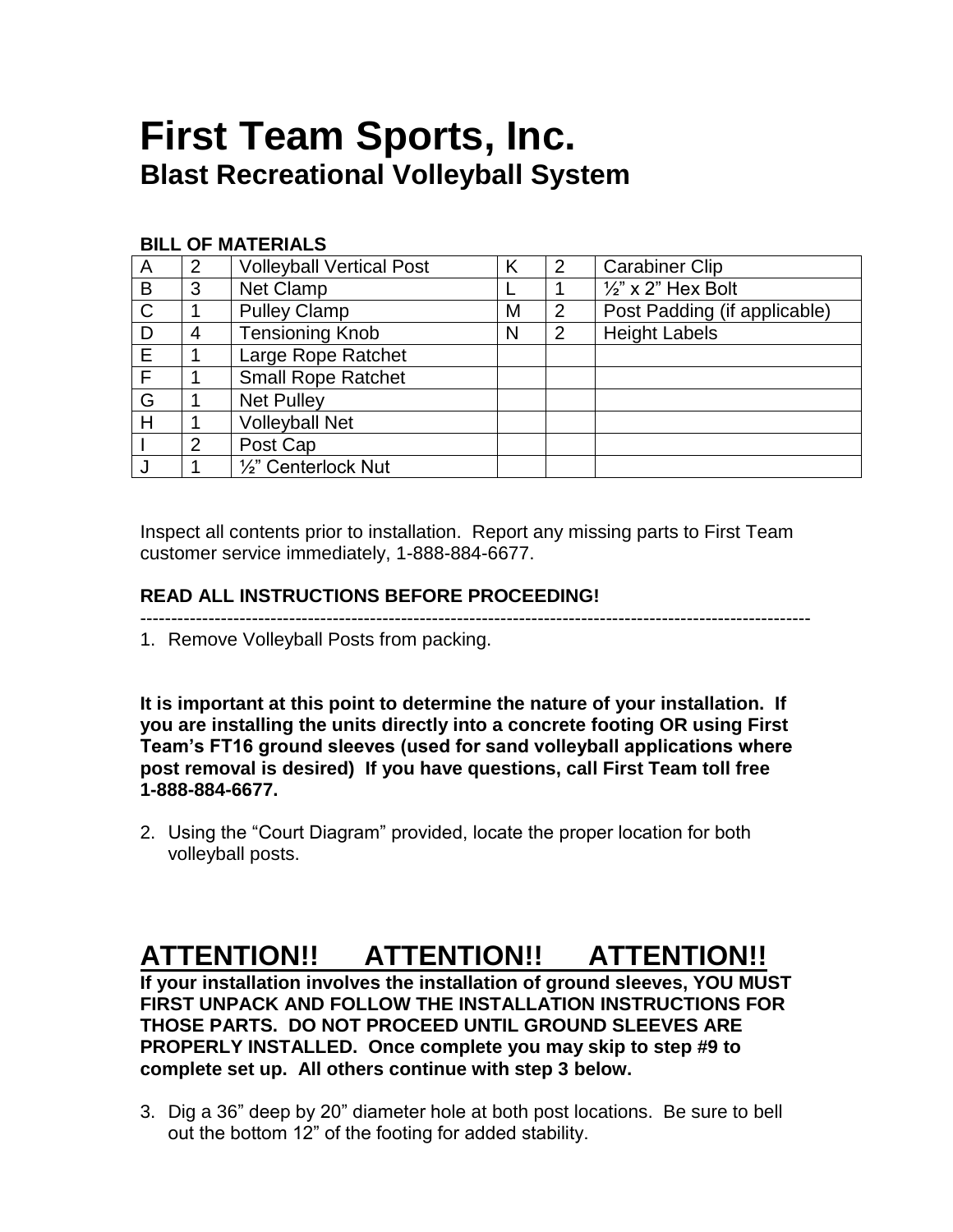- 4. In the next few steps you will need a Level. The 36"x 20" footing will require approximately 1/3 yard of 3000 psi concrete (18-20 60# sacks of premix concrete). More will be needed if you dig a larger hole. Make certain you have enough to finish the job. Allowing a portion of the footing to dry while you purchase more concrete will weaken the footing.
- 5. Mix the concrete according to the instructions on the bag. It is better to mix it slightly too wet than too dry. Fill ONE of the holes full to ground level with as little time between batches as possible.
- 6. Insert VOLLEYBALL POST into wet concrete and vibrate up and down several times to ensure concrete is adequately surrounding the post.
- 7. Use your level to make certain the vertical post is straight and plumb. Brace post if necessary until concrete begins to set up.
- 8. REPEAT STEPS 6 THROUGH 9 FOR OTHER POST.

### **STOP HERE! Allow both footings to cure for seven days before proceeding. It is advisable to temporarily place the (2) post caps provided on top of both vertical posts to prevent rain for collecting inside the posts during cure time.**

- 9. Next, attach Net Pulley to Pulley Clamp using (1) ½"x 2" Hex bolt and centerlock nut provided.
- 10. Remove post caps from vertical posts (if necessary) and first slide one Net Clamp and then one Pulley Clamp onto one of the vertical posts. On the other vertical post, slide two Net Clamps. See Figure A. Place Post Caps back on top of posts.
- 11. Screw the (4) Tensioning Knobs into the threaded hole located at the back of each Net Clamp and Pulley Clamp. Tensioning Knobs are used to hold clamps in position while net tension is loose.
- 12. Position the top Pulley Clamp and top Net Clamp at the approximate net height you desire. Tighten tensioning knobs to secure clamps in place. See Court Diagram for Men's and Women's net heights.
- 13. Unpack Volleyball Net. Lay net out flat on the floor. Notice that the ropes are different lengths. The TOP of the net is the side with the SHORTER rope, called the TOP ROPE. Your TOP ROPE should have a loop at each end. The BOTTOM ROPE should be longer than the top and should have only one loop. Slide dowels into side tape pouches.
- 14. Attach (2) Carabiner Clips to the end of the net that has a loop at the top and at the bottom.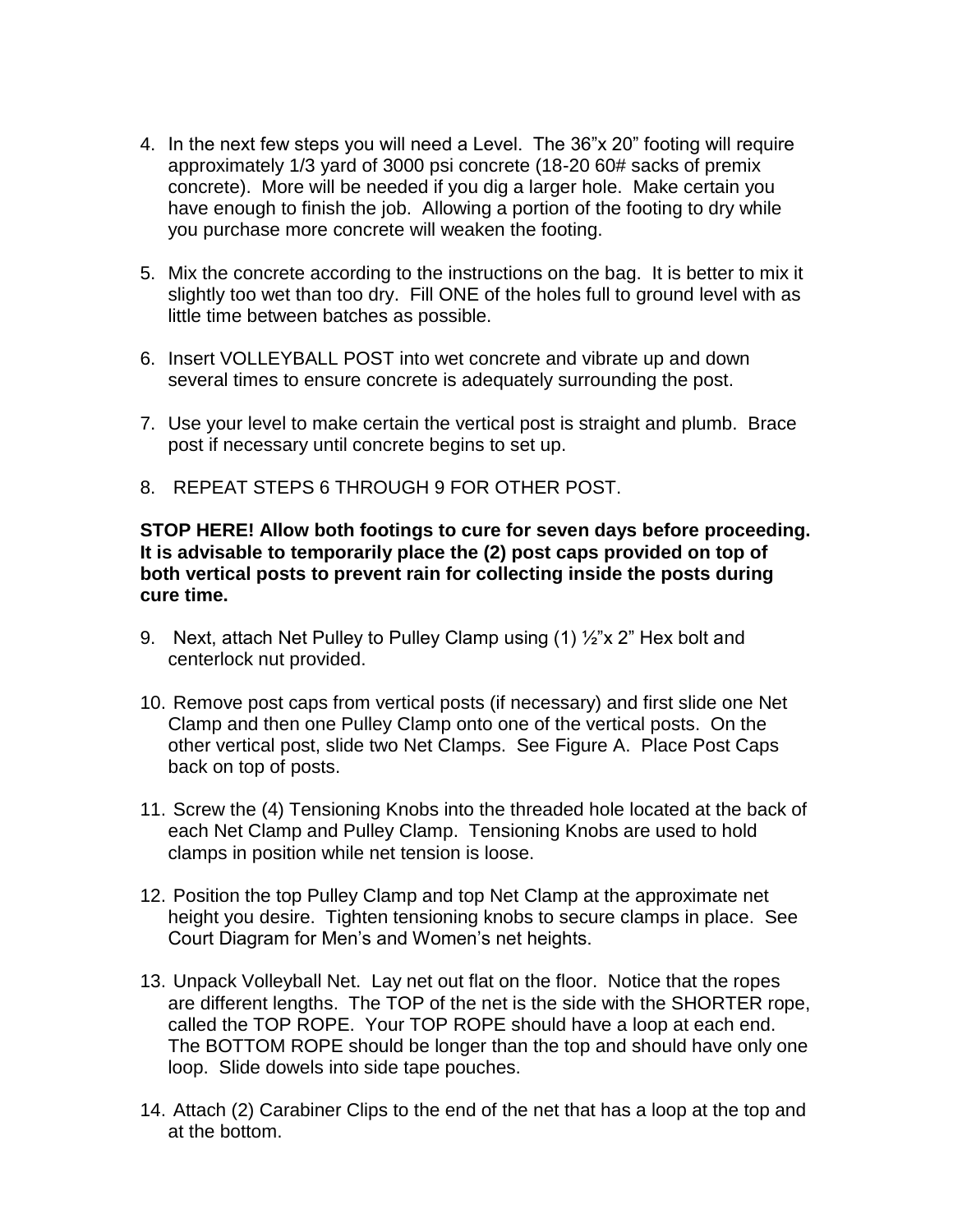- 15. Next, using the Carabiner Clip, attach the TOP ROPE to the top Net Clamp at the top of the Post as shown in Figure A.
- 16. Drape the other end of the TOP ROPE over the Net Pulley at the top of the other post.
- 17. Slide each Lower Net Clamp to a height approximately 3" below bottom of net and clamp tight with tensioning knob.
- 18. Connect TOP ROPE to Lower Net Clamp using the LARGE rope ratchet as shown in Figure A. (You may need to attach provided "S" hook to one end of the rope. Follow instructions on rope ratchet casing to feed rope through rope ratchet.)
- 19. Attach looped end of the BOTTOM ROPE to the Lower Net Clamp using the Carabiner Clip.
- 20. Locate the Small Rope Tensioner. Thread BOTTOM ROPE through Rope Tensioner as indicated on the tensioner's plastic casing, or see Figure B.
- 21. Connect SMALL rope tensioner to lower Net Clamp.
- 22. Tension TOP ROPE by tensioning the LARGE ROPE RATCHET. When tension is sufficient, tighten the SMALL ROPE RATCHET as well. NOTE: The SMALL rope ratchet need NOT be tensioned to the same degree as the LARGE. (About  $\frac{1}{2}$  -  $\frac{3}{4}$  tension is adequate)
- 23. Next, measure net height in the middle of the net. Remove tension from net and adjust all four clamps as necessary until proper net height is achieved.
- 24. Peel and apply the Net Height Labels to the "OUTSIDE" of both posts lining up the appropriate height increment with the bottom edge of the upper Net Clamp or Pulley Clamp.
- 25. Attach Post Pads if provided.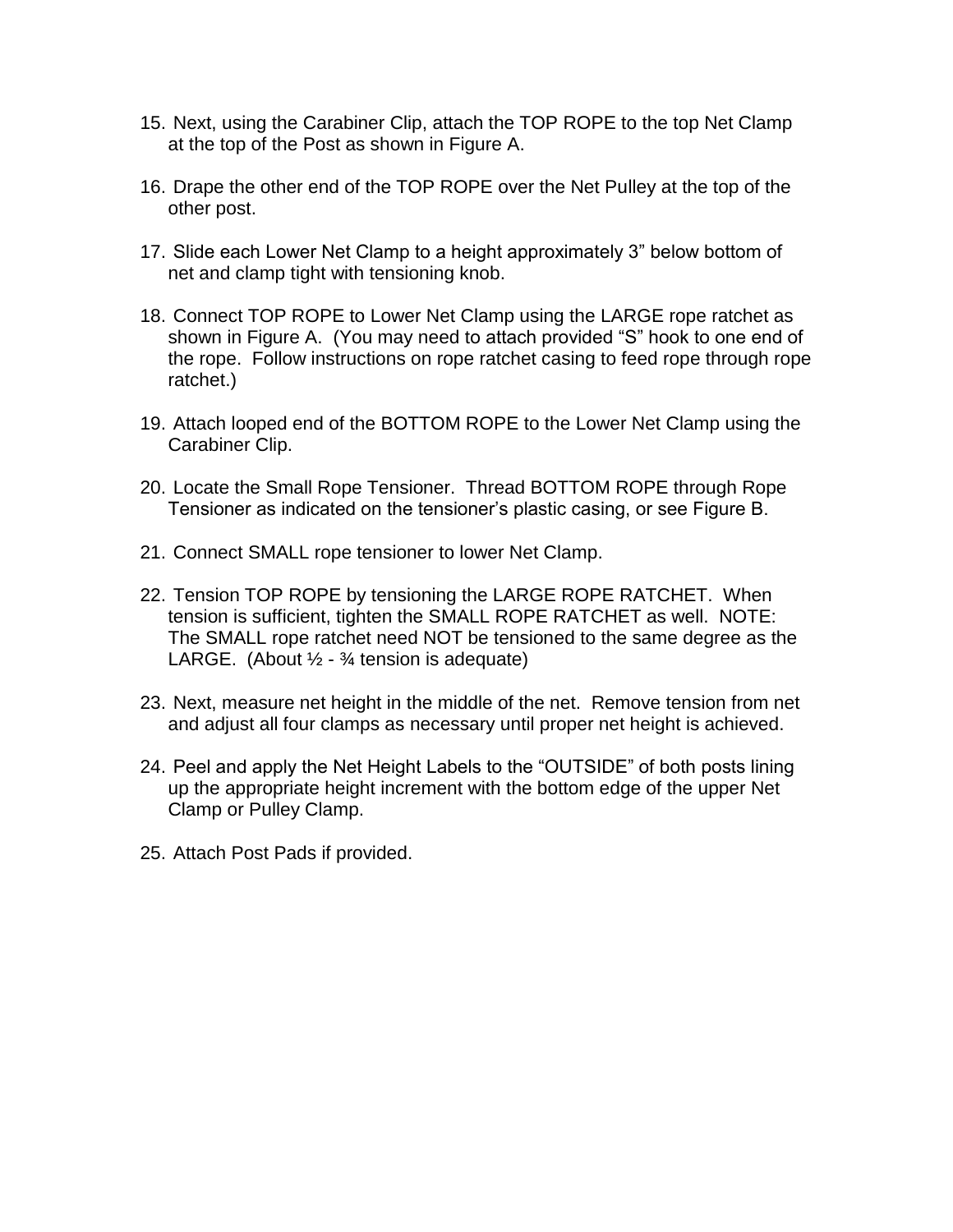## **Blast Volleyball Systems**

### **Assembly Instructions**

### **FIGURE B**

Clip to<br>Large Lower<br>Clamp Here

Bottom Rope Tensioning Device



FEED ROPE IN

ī

**POPE OUT**